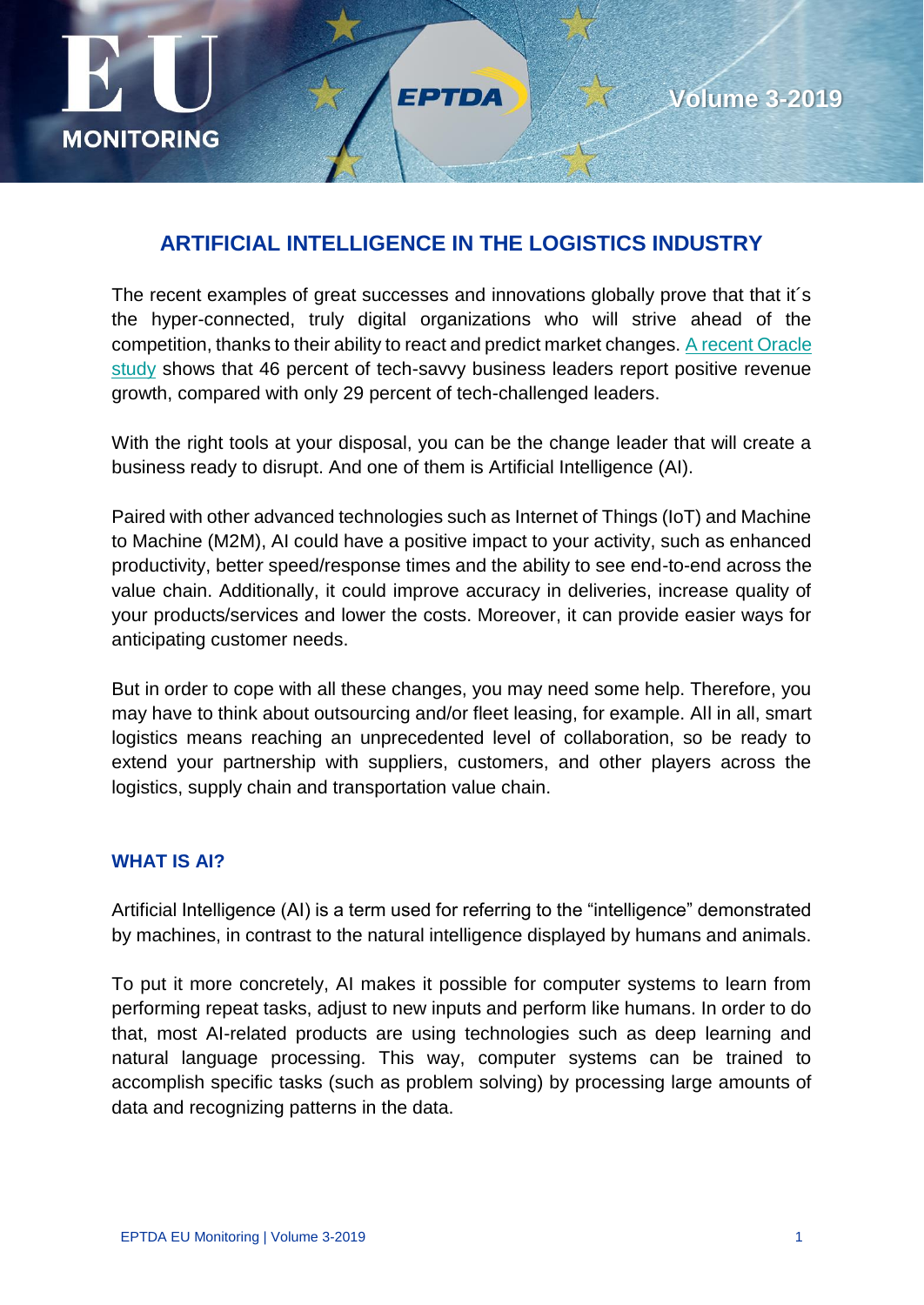



There are three stages of Artificial Intelligence:

1. AI that is customize experiences, learns and "mimic" what humans do in order to provide solutions *ad-hoc (*this is the current situation)

FPTDA

2. General AI, which means that machines will have the same "intellect" as ours

3. Super AI, which means that machines will have a superior "intellect" than ours AI is used in many fields, from automotive (e.g. self-driving car), to healthcare (e.g. virtual nurses) and logistics.

#### **AI IN LOGISTICS**

In a 2016 study carried out by Crisp Research AG among IT decision-makers, logistics was found to be one of the sectors with the greatest number of companies already making active use of machine learning processes and other AI-related tools. In fact, at that time, 41.7% of the leaders from this sector that participated at this study said that their companies already had initial experiences and AI-related prototypes. This signals that the maturity of the tools and frameworks is sufficient to be considered for productive use in the company. The view in the market has shifted significantly. Businesses are seeing more and more potential for in-house applications and are increasingly actively engaged in machine-learning prototypes and potential use in production environments.

This is partly due to the fact that the logistics sector has become extremely competitive due to the changed requirements (e.g. e-commerce). Now, traditional companies have to make strategies that have also a digital component. On top of that, they have to address new challenges such as same-day delivery and constant goods availability. This is way there is a need for an urgent reorganization of logistics companies' existing business models and strategies.

[A report published by DHL in 2018](https://www.logistics.dhl/content/dam/dhl/global/core/documents/pdf/glo-ai-in-logistics-white-paper.pdf) concludes that AI could be a great solution for adjusting rapidly to this new environment and for manipulating a great quantity of data: "One answer to this is the large-scale automation of all logistics processes and their integration into and management by a standardized IT system. Such a system, however, is still based on inputs from human operators, even if individual process steps already run largely autonomously due to the integration of sensors, etc. This is where the phenomenon known as the "curse of dimensionality" comes into play: as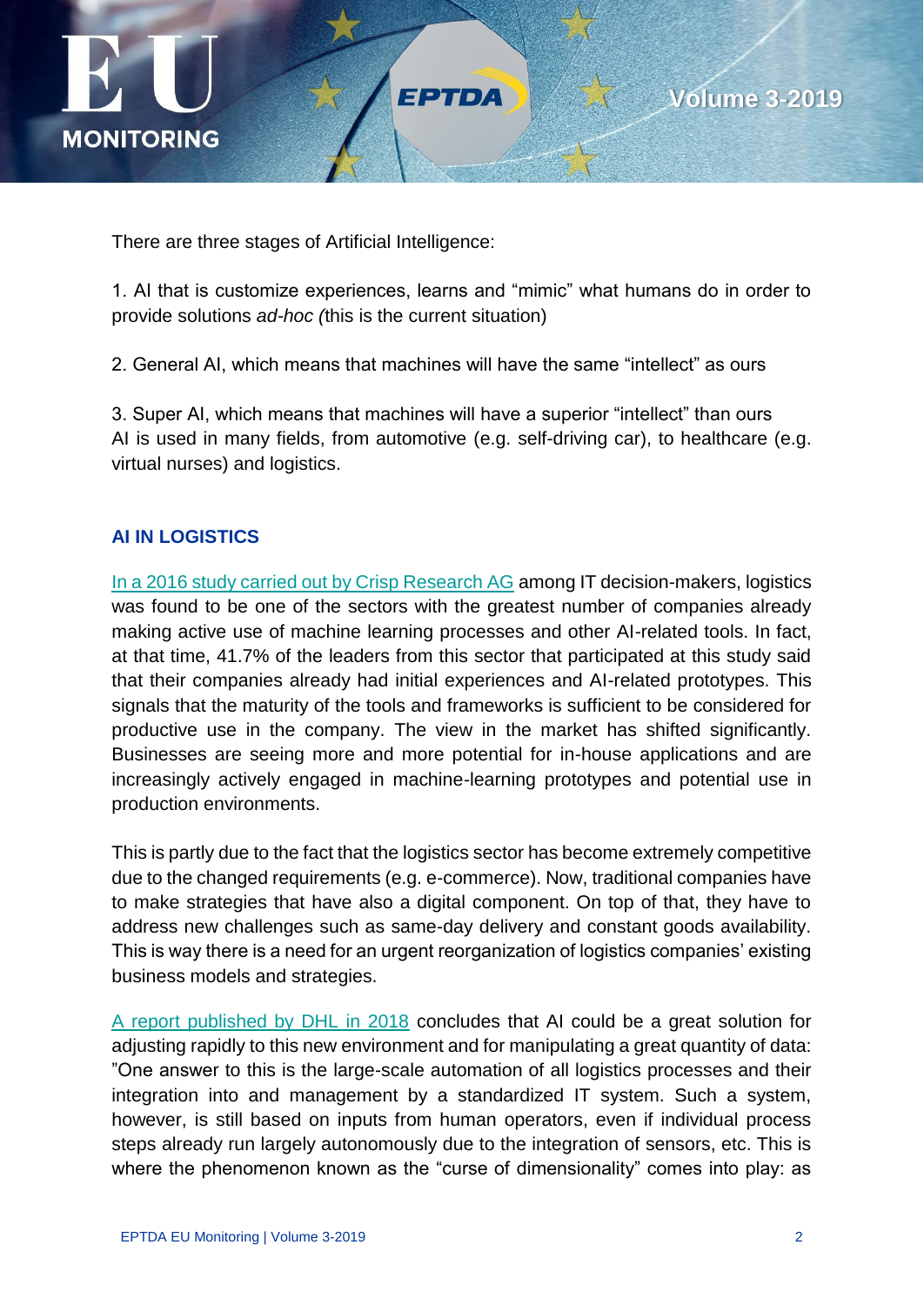

the size and complexity of logistics operations increase, or with the necessity for timecritical decisions, even previously established mathematical optimization algorithms fail. The time frame in which to reach a decision becomes shorter and shorter, while the size of the problem simultaneously increases. Through the use of AI technologies, logistics providers are not only able to differentiate themselves from the competition, but also to increase their returns. Intelligent analysis of the data volumes that arise at all stages of the supply chain makes it possible to detect previously unseen interrelationships, develop realistic scenarios for the near future and design the overall flow of goods to be much more agile and less susceptible to disruption. Even today, AI technologies are being used in a range of applications. These are often as yet isolated solutions, but the trend is clearly towards integration".

EPTDA

Ideally, all of these solutions should be linked together and coupled with other technologies such as IoT, Machine to Machine and Big Data Analytics. The ultimate result should be an ecosystem with a seamless flow of products and information from one end to the other. And this fits perfectly in the logistics world: the network-based nature of the industry provides a natural framework for implementing and scaling AI. But remember: all of this should amplify the human potential of your employees. Yes, AI is good, at least for now, for doing repetitive tasks - so it is time to come up with a strategy for all these job replacements, in order to emphasize creativity, innovation, critical thinking and other human attributes. Also, keep in mind that AI and other advanced technologies have the potential to create new roles.

## **THE WAR FOR TALENT**

In order to successfully implement a project in the field of artificial intelligence, welltrained specialists are required. These usually include data scientists, data engineers and platform operators.

*Platform operators* are responsible for operating the IT landscape. This includes all well-known activities related to the operation of platforms and data centers.

The *Data Engineer* initially performs an important task in the field of data pipelines or even ETL processes. Without data in a Data Lake, an expert cannot build models. As a result, the data engineer takes care of the data management processes, including lifecycle management, the big data platform, and the distributed algorithms and systems, when the models need to be distributed and scaled accordingly. In addition,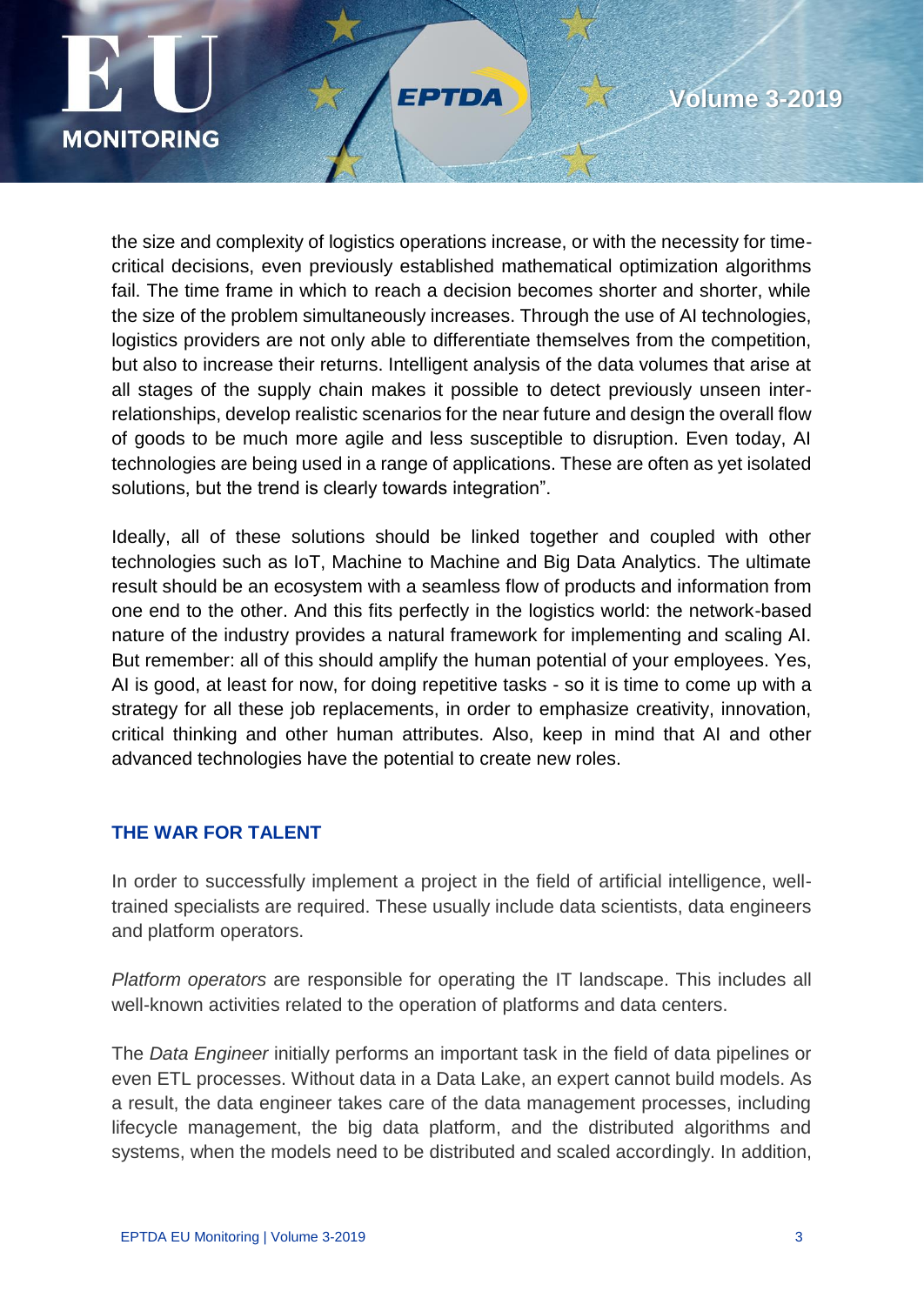

the Data Engineer has in-depth knowledge of software engineering, distributed systems and algorithms.

ЕРТОА

The *data scientist* uses the prepared and provided data, creates analyzes, evaluates facts and finally generates the models for the products and services. This requires deep mathematical knowledge and profound knowledge in artificial intelligence.

The best machine learning software and hardware will not do anything without the right experts and professionals to know it and get the results right. That the search for the right human resources is no easy task, is well known. [The most recent global survey](https://go.manpowergroup.com/talent-shortage-2018#driversofshortage)  [published by ManpowerGroup](https://go.manpowergroup.com/talent-shortage-2018#driversofshortage) revealed that IT related roles are on no. 6 in the "hardest roles to fill" rank. Therefore, finding good professionals - whether in-house or externally, with the right AI skills - is all the more difficult. So you have to invest in your people strategy now!

#### **DATA - A GOLD MINE**

One of the most underutilized assets in the industry is the high volume of data that supply chains generate on a daily basis. AI is a great tool to leverage this potential. In addition, this technology offers logistics companies the ability to optimize network orchestration to degrees of efficiency that cannot be achieved with human thinking alone. For example, AI can help the logistics industry to redefine today's behaviors and practices, taking operations from reactive to proactive, planning from forecast to prediction, processes from manual to autonomous, and services from standardized to personalized.

#### **TOP BENEFITS OF DISRUPTIVE TECHNOLOGIES**

(according to a [Forbes Insight study\)](http://info.forbes.com/rs/790-SNV-353/images/Penske_REPORT-FINAL-DIGITAL.pdf)

The following are considered to be the top benefits of transformative technologies, according to logistics, supply chain and transportation executives that have responded in the survey:

**Productivity / Speed**: Nearly two-thirds of respondents say they anticipate significant productivity benefits with the help of technology, such as better optimizing routes and equipment.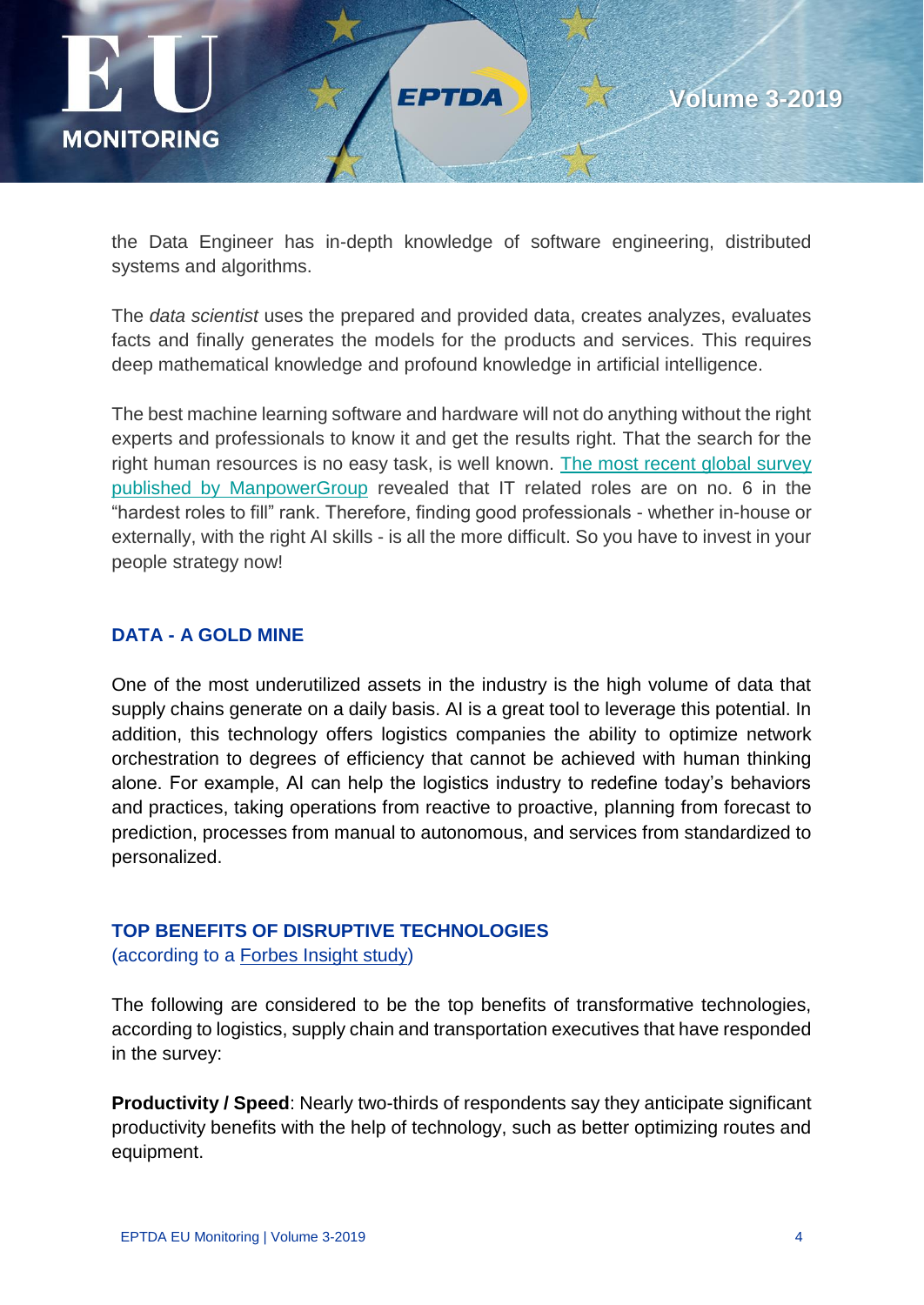

**Workforce Satisfaction**: Workers tend to experience greater satisfaction when they are given the right tools to enable optimum job performance.

FPTDA

**Customer Satisfaction**: Fifty-three percent of respondents believe technology will deliver significant benefits across the whole of the customer experience.

**Uptime / Flexibility**: Over half of survey respondents anticipate significant improvements in both uptime (53%) and flexibility (53%). "Key uptime benefits will derive from technologies such as IoT, supplemented by AI and human intuition. By having a clearer window into vehicle usage and performance, fleet managers will be better able to use preventive maintenance to avoid potential breakdowns", according to the report.

## **NEW TRENDS IN LOGISTICAL AI**

In [DHL's Logistics Trend Radar study,](https://www.logistics.dhl/content/dam/dhl/global/core/documents/pdf/glo-ai-in-logistics-white-paper.pdf) there are two trends that could shape the logistics industry in the future:

- **Anticipatory logistics**: "The forecasting of demand trends has effects on the entire supply chain, from manufacturers, who are able to ramp up production, to transport businesses that can have the appropriate number of vehicles in readiness, through to the retailers, who can order and store appropriate stocks in advance and adjust their personnel planning in response to the predictions. What is more, anticipatory logistics make it possible to detect risks in the supply chain at an early stage, from the likelihood of a vehicle or a machine malfunctioning through to seasonal waves of illness with impacts on staffing levels".
- **Self-learning systems**: "Machine learning is used to read handwritten documents (e.g. labels on letters or packages) and to detect recurring events in the warehouse or during picking, which can then be incorporated in specific picking rules. Prompt automatic reordering of items in the appropriate quantities can also be optimized using self-learning algorithms".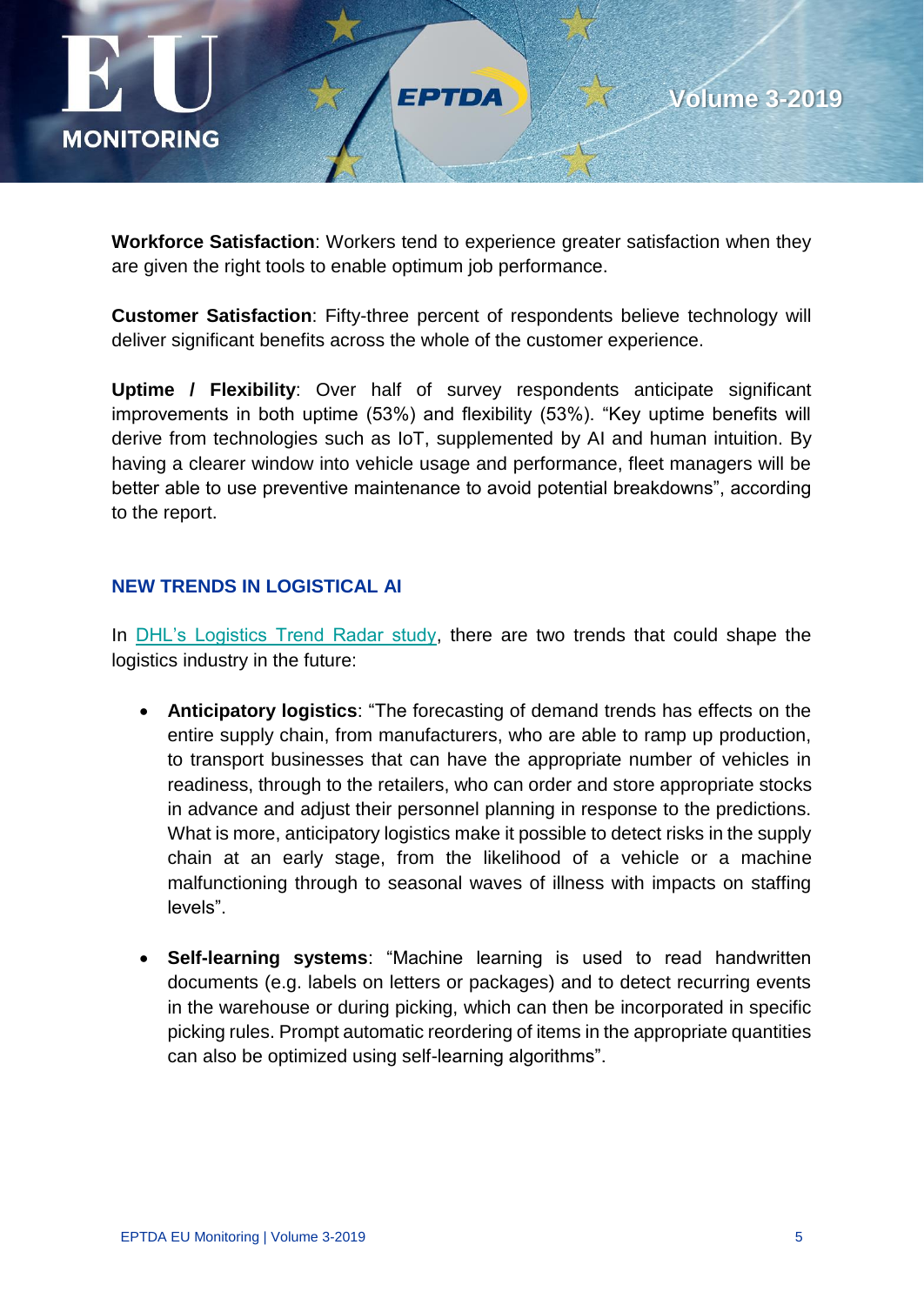

# **Volume 3-2019**

## **AI: THE EUROPEAN APPROACH**

The European Commission has built its Artificial Intelligence strategy based on three pillars:

FPTDA

## 1. Being ahead of technological developments and encouraging uptake by the public and private sectors

The Commission is increasing its annual investments in AI by 70% under the research and innovation program Horizon 2020. It will reach EUR 1.5 billion for the period 2018-2020. It will:

- connect and strengthen AI research centers across Europe
- support the development of an ["AI-on-demand platform"](http://ai4eu.org/) that will provide access to relevant AI resources in the EU for all users
- support the development of AI applications in key sectors

#### 2. Prepare for socio-economic changes brought about by AI

To support the efforts of the Member States which are responsible for labor and education policies, the Commission will:

- support business-education partnerships to attract and keep more AI talent in Europe;
- set up dedicated training and retraining schemes for professionals;
- foresee changes in the labor market and skills mismatch;
- support digital skills and competences in science, technology, engineering, mathematics (STEM), entrepreneurship and creativity;
- encourage Members States to modernize their education and training systems.

#### 3. Ensure an appropriate ethical and legal framework

Some AI applications may raise new ethical and legal questions, related to liability or fairness of decision-making. [The General Data Protection Regulation \(GDPR\)](https://ec.europa.eu/info/files/regulation-eu-2016-679-protection-natural-persons-regard-processing-personal-data-and-free-movement-such-data_en) is a major step for building trust and the Commission wants to move a step forward on ensuring legal clarity in AI-based applications.

European Commission welcomed the final [Ethics Guidelines for Trustworthy Artificial](https://ec.europa.eu/futurium/en/ai-alliance-consultation/guidelines#Top)  [Intelligence](https://ec.europa.eu/futurium/en/ai-alliance-consultation/guidelines#Top) prepared by the High-Level Group on Artificial Intelligence published on 8 April 2019.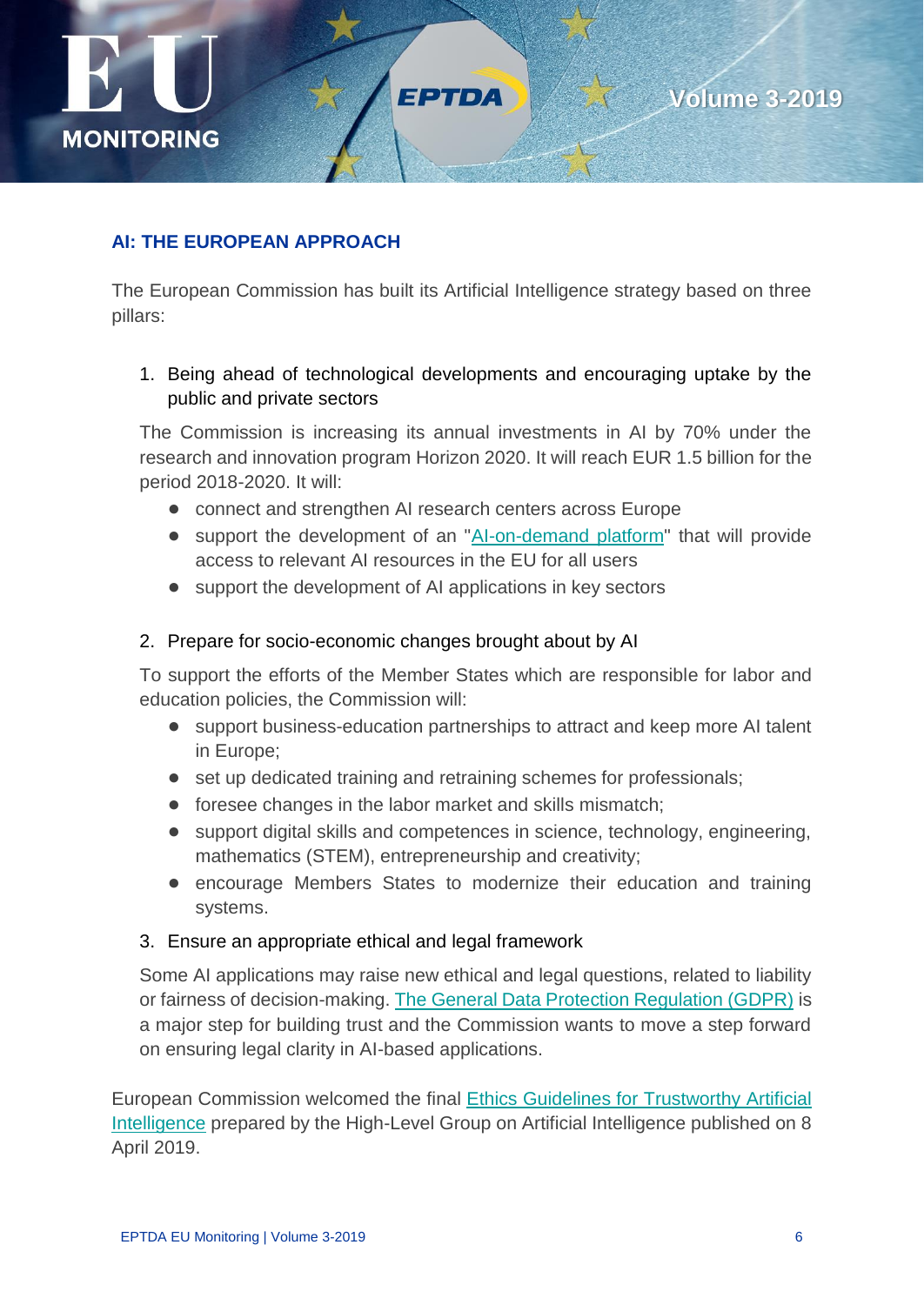

#### **Case studies**

1. LLamasoft: [Demand Guru](https://www.llamasoft.com/products/design/demand-guru/) - Modeling Software For Accurate Demand **Prediction** 

FPTDA

It can predict demand patterns into the future using state-of-the-art machine learning algorithms—no deep statistical background required. Also, it will analyze seasonal demand, trend data & external influencers to rapidly and accurately forecast future market demand for short, medium & long-term horizons.

It has an abundance of weather and economic time series datasets that can be used to identify cause and effect relationships to better predict future demand. Also, it makes correlations between external weather, demand and other influences. This way, businesses can identify ways to cut costs and increase operational efficiency across their supply chains.

#### 2. [Aera Technology](https://www.aeratechnology.com/technology)

Aera offers predictive analytics software based on machine learning (aided by domain experts) for applications in supply chain management. The company claims that its applications can help to automate planning and optimize existing supply chain flows for businesses.

#### 3. [Swisslog: The Learning warehouse](https://www.swisslog.com/en-us/warehouse-logistics-distribution-center-automation/industry-4,-d-,0-logistics/artificial-intelligence-ai-machine-learning-warehouse)

Swisslog is claiming that thanks to complex computing operations, its warehouse systems learn to recognize patterns, regularities, and interdependencies from unstructured data and adapt, dynamically and independently, to new situations within the entire logistics system.

Technologies such as machine learning and AI ae used for gathering experience, anticipating situations, and expanding existing know-how without outside help – in a few seconds. Or so it claims.